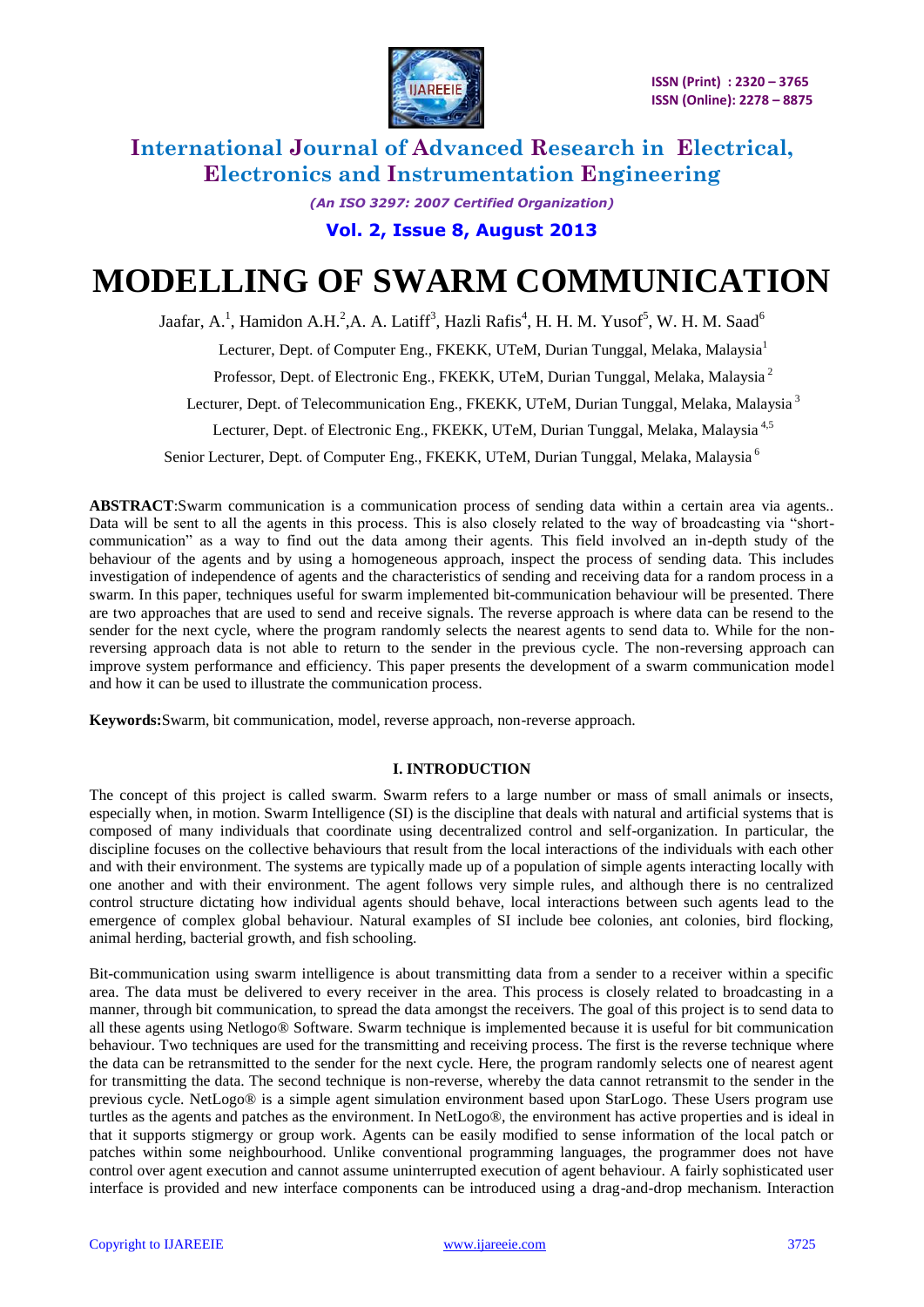

*(An ISO 3297: 2007 Certified Organization)*

# **Vol. 2, Issue 8, August 2013**

with model variables is easily achieved through form-based interfaces. The user codes, in NetLogo®'s own language, are simple and type-free.

### **II.LITERATURE REVIEW**

#### *A. Swarm Intelligence of Bees*

Swarm intelligence is a modern form of artificial intelligence (AI) where the focus is on a system design based on using multiple agents. This is particularly useful in applications such as robotics and application optimization. The design method using swarm intelligence is different from intelligence compared with traditional methods.

*"He must be a dull man who can examine the exquisite structure of a comb so beautifully adapted to its end, without enthusiastic admiration."* [Charles Darwin, 1872]. 5000 years ago, Egyptians stored honeybees. They were amazed at the beauty of the comb of the honeybee. How do bees construct hexagonal cells properly? It is proposed that the hexagonal form is most resistant to honey. R.A.F de Réaumur reviewed that material and wax is required to build the hexagonal spaces. To create the form of a hexagon, each corner requires a 120 ° spread for six angles. However for the bees, the colony did not learn that; because bees "blindly use the highest mathematics by divine guidance and orders" [1]. The theory that bees needed guidance was used because it is natural for bees to construct hexagonal cells for the colonies.

D'Arcy Wentworth Thompson, Darwin inspired member and mathematician, wrote a book *On Growth and Form* [9]. In the book, Thompson said the hexagonal cells, built by bees, is a simple example of the pattern created for all layers of foam in free space. Bee"s wax candles are soft. They just pull the perfect hexagonal cells into various forms with physical techniques. Hence the pattern is formed spontaneously and not by natural selection or divine interference [1]. Swarm behavior shows that the formation of the pattern for each swarm can be explained by physical forces, and this explains the arrangement of cells found in our environment. It is not surprising that the hexagonal pattern inspired many people whether they are scientists or not. In addition the analysis of some patterns, reveal similarities among themselves. Lately, it was found that bee hexagon pattern in their honeycombs is not unique. By using chemical reactions, the patterns can also be made to be in the form of hexagonal.

Honey bee comb is not only a maze of perfect forms of hexagonal cells. The honey bees also fill each cell with eggs for the next population. The eggs will then turn into larvae, pupae and eventually become a new bee in the colony. In addition the bee can also fill the cell with pollen and honey. Patterns can be differentiated into three parts; eggs (new people), pollen and honey, as shown in Figure 1(b). Eggs and pollen must get closer to each other, because the eggs need food to survive before it can change to new bees. After the new bees were produced, it should strive to find food and honey to the colonies. This process continues until the bees can produce eggs.





Fig.1 A snapshot for the colonies of Bees' *(reproduced with permission from Richard Underhill, Peace Bee Farm, Proctor, Arkansas, USA)* and typical pattern of honey, pollen and brood [7].

The beauty about working bees is that they work in macroscopic entities that are very small to be seen with the naked eye. Honeybees are suitable for observation and study, because honeybee colonies can be experimented in the area or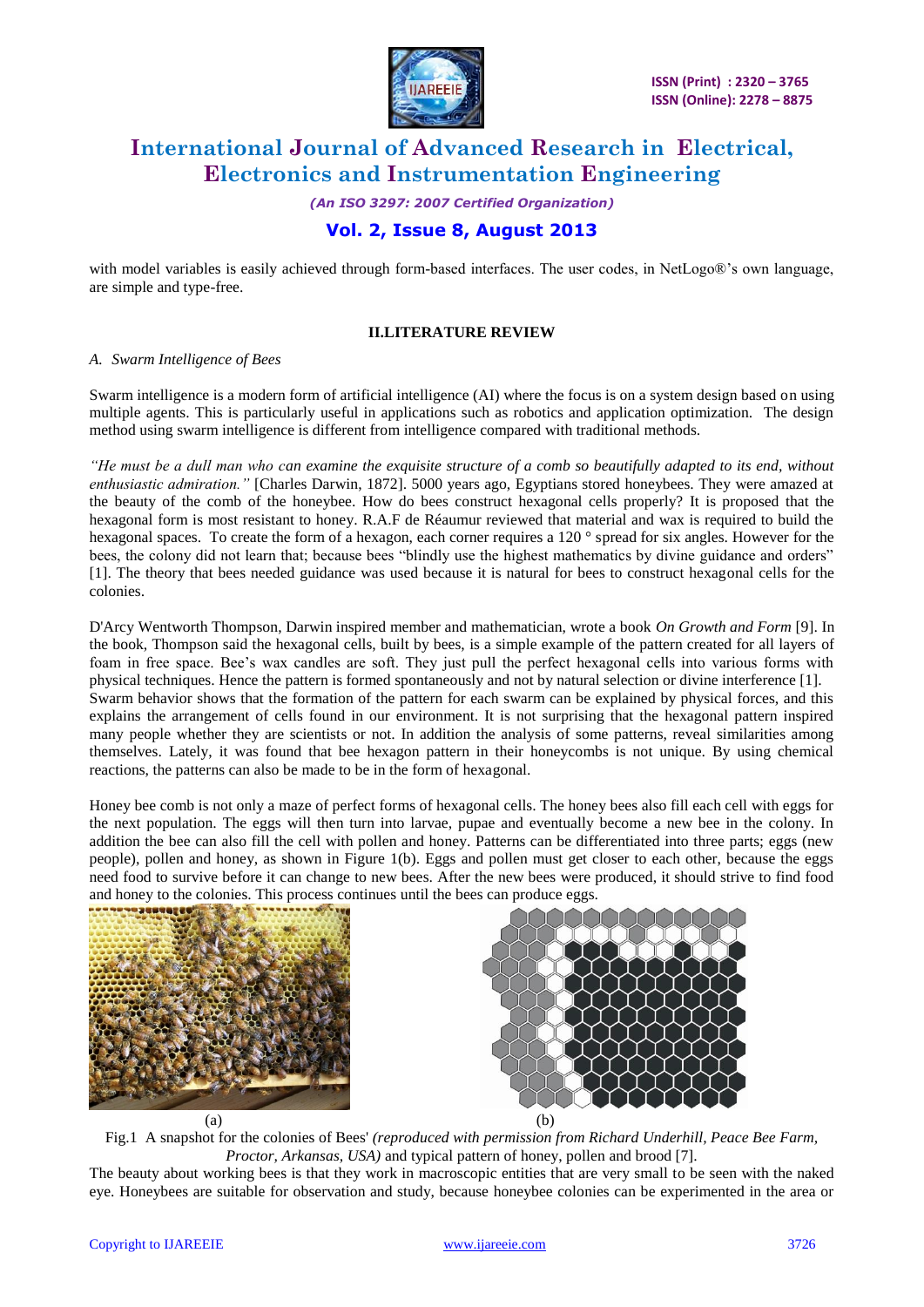

### *(An ISO 3297: 2007 Certified Organization)*

### **Vol. 2, Issue 8, August 2013**

small house, as shown in Figure 1(a). For deeper observation, the bees can be marked with numbers to see the movement and the interaction between them. The best way to mark all the bees is to put the numbers on their heads. However adherence to all the population, bees must put in their environment, where the ecosystem for the residents is not to be interrupted. In addition, new bees can be determined by observing the bees without any number pasted on them. The observation on bees behaviour may be distinguished into three different parts i.e. food, eggs and honey. All three divisions are clearly assigned in some pattern to processes at any time.

Figure 1(b) shows the structural pattern of a honeybee colony. Hexagon coloured grey indicates honey; white indicates pollen and black indicates egg. More eggs are in the hexagonal cells: about 54.49% are eggs, 16.02% are pollen and 29.49% honey. This percentage shows that the bees are more focused on residents to improve their society and their colonies. Meanwhile, the eggs occupy is about twice the amount of honey hexagonal cells. In honeybee colonies, pollens collected per day will be consumed within the same day. This means pollens are not kept for more than a day. This shows that bees work on a consistent basis because they need to find food (pollen) on an ongoing basis.

Finally the location of pollen is close to the brood. This is because the broods will have to be stored for an extended period of time before the eggs will turn into adults (after three weeks). The duration of 21 days show that cells will be uninterrupted or filled pollen and honey, but in between the interface zone honey and brood, pollen is always replaced with the new ones daily as aforesaid. So for the brood cell, the cell will be emptied after 21 days, and will be replaced by a new brood.

#### *B. Communication behaviour in recruitment mechanism for foraging*

Recruitment is a collective term for any behaviour that results in an increase in the number of individuals at a particular place [4], and allows insect societies to forage efficiently in an environment in which food sources are patchily distributed or are too large to be exploited by single individuals [2,3,5]. Communication behaviour among bees allows foraging, i.e the process of storing food, to be organized. The recruitment processes are required for the social insects. In addition, the colonies of insect can forage the food within a 10km radius. This shows that when the insects find food, they can go up to within a 62.84 km square area [7]. The insects can survive because the area is large compared to the size of the insects. This foraging process is repeated every day until they migrate to another place or location. In the case of honeybees, the recruiters perform a stylized "dance" which encodes information on the direction and distance of the food source found. Up to seven dance followers [6], potential recruits, are able to extract and decrypt this information.

The recruitment mechanism can be divided into two classes, which are direct and indirect mechanisms. Direct mechanism involves transferring information via figuratively speaking, word-of-mouth. The best example of the direct mechanism can be observed in bees" colonies. Some of the bees, called "dancing bees" have their own dance language to provide information on direction to their colonies. Then the recruits will place the food in the specific location of cells. These dancing bees are formed from several numbers of total populations of bees. Mass recruitment by way of a chemical trail is an example for the indirect, the recruiter and recruited are not in physical contact with each other. Communications among them are achieved through modulation of the environment with the trail. The recruiters leave a pheromone on their way back from foraging while the recruits follow the trail. This mechanism pattern is comparable to the process of broadcasting, whereby the sender transmit information without specifying any exact receiver. Radio and television signals broadcasting are the best example to describe the process of broadcasting data.

In the case of ant colonies, ants finding food put the pheromone in their path so that, the ants at the back will follow the path according to the trail. An experiment showed that after some time the forages converged on the shorter path [7]. The result of shortest path is the positive feedback process. The trail behaviour allowed the ants to choose the best quality of the food source that they will take. Ants will put pheromone in their trail depending on the quality of food. The relationship between quantity of pheromone and quality of food is proportional to each other. If the ants found the two sources of food in their forage, it will distinguish between the two trails based on which food is better. Therefore, the process is continuous until the foods are finished or they have enough foods for their colonies.

The success of the pheromone trail mechanism is likely to be due, at least in part, to the non-linear response of ants to pheromone trails where, for example, the distance that an ant follows a trail before leaving it is a saturating function of the concentration of the pheromone [4]. Furthermore the ants will follow the trail has a probability value that is not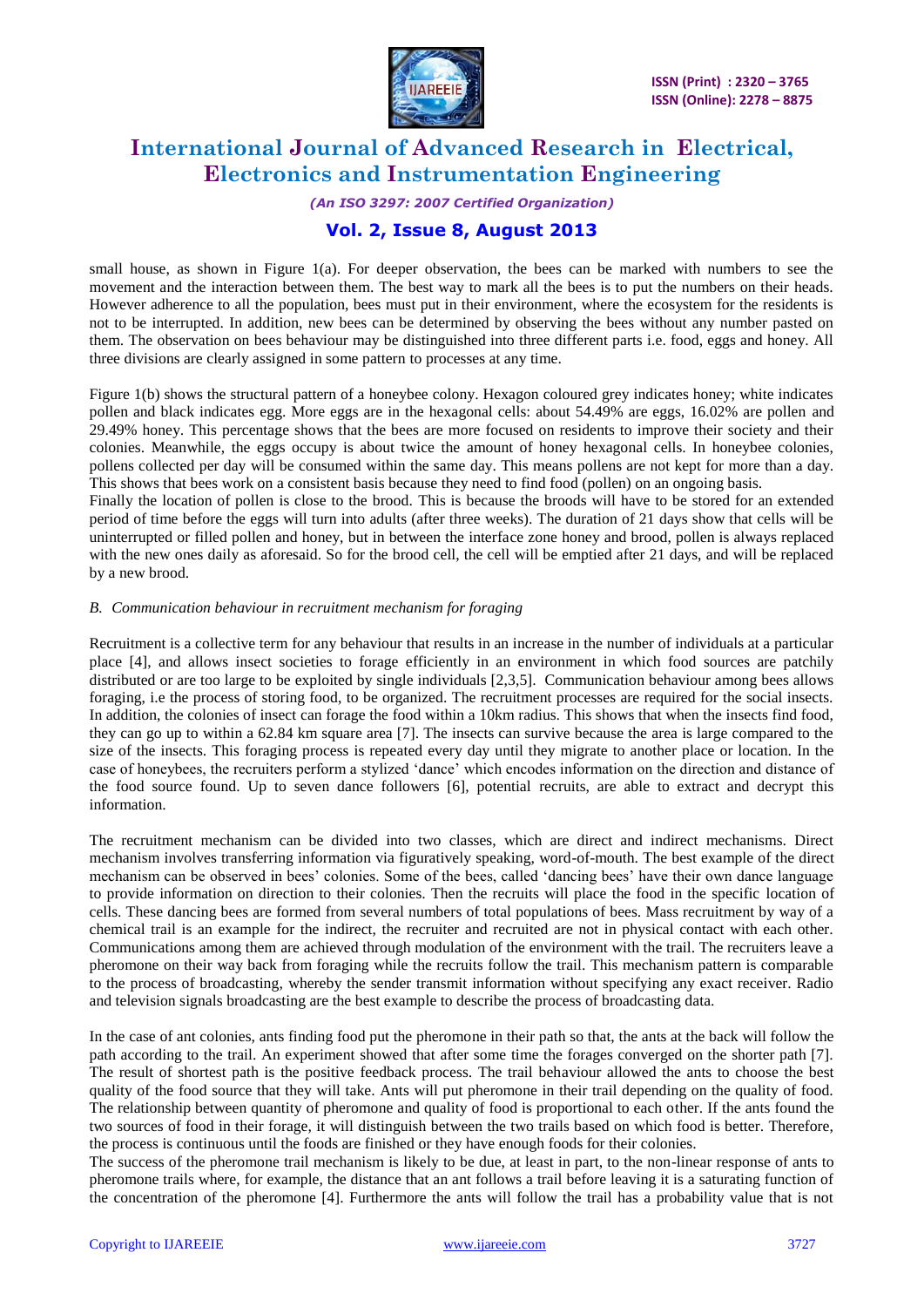

### *(An ISO 3297: 2007 Certified Organization)*

### **Vol. 2, Issue 8, August 2013**

equal to zero. The probability is based on the strength of the trail. In mathematical view, the non-linearity in response is the complexity of the model equation that underlying foraging for ants colonies. However, in biological view, differential equation corresponds between ants and food implies more flexibility. In addition, the ants choose the food source using many possible solutions. When the food is in limited capacity, the ants will put a negative pheromone to indicate the food is running low. The negative pheromone will inform other ants not to follow the trail anymore. So the ants can continue to find another food source or go back to their colonies to continue other work. However, there is a drawback for this mechanism process. If the ants are relying on the pheromone, it will have low probability to follow new pheromone that guide to better food source, which was found by other ants. This is because the trail is diverse from the previous trail. Furthermore, other ants may be difficult to compete with existing trail. If, due to initial conditions, a mediocre food source is discovered first, ants that have found a better quality food source after the first trail has established will not be able to build up a trail strong enough to recruit nest mates to the newly discovered bonanza [8]. Therefore, the ants are stuck on sub-optimal solution.

#### **III. METHODOLOGY**

To design a little communication to swarm model, it is necessary to understand well the basic collective behavior, biology and sociology, about swarms and wireless network. The behavior of each agent of the swarm is different from each other because they have a unique pattern of survival. The processes of communication in swarm will have a protocol that has to be followed in the colonies. After that the process of communication and data transmission in the colony will be developed to determine their behavior. A swarm model can be designed using static agents and uniform. This model is designed so as to be able to determine graphically or numerically the behavior of the swarm. The model can then be assessed and analyzed using statistical methods for averaging data, interpretation and verification of data.

Bit-communication is the process of sending data to other agents in an area. Basically there are two approaches used in this paper to do the communication process; reverse and non-reverse approach upside-down. In bit-communication, agents who have data that can send data to other agents near it. Random agent initially selected to send data to other  $a$ gent(s) in the arena. This first cycle, the data will be sent to the neighbor(s) directly. Data sent will depend on how many bits are used in the process of communication. On the other hand, the approach can retransmit data or send back to the sender in the previous cycle. However non-reverse approaches upside down, no data will be forwarded back to the sender in the next cycle. A different approach is to review the swarm behavior during data transmission to others. In this paper, single bit up to three bit communications are studied.

Cue-based Model in swarm is the process of direct communication between agents. Agents take action depending on the signal environment. Stigmergy is an example of cue-based behaviors. Stigmergy is a mechanism of communication going on between the indirect agent coordination. This is because stigmergy is self-organization and free. It produces a complexity and seemed like a smart structure, because without planning, direct and control the communication between agents. In addition, simple agents support stigmergy"s lack of information and are aware of other agents.

In this paper, the software used to review the algorithm is NetLogo® software version 4.1.1. NetLogo® is open source software that uses Java as their development tools. It is a multi agent modelling environment and can be programmed and be used to design a model in any environment.

#### **IV.RESULT AND DISCUSSION**

In this paper, results are obtained for one-bit, two-bit and three-bit communications, shown in the following pages. The model was simulated for 50 replications to get the average, number of ticks or cycles and margin of errors for 900 agents in the area. The value of 900 agents used was because when the program is simulated for 400 agents, the result obtained was very fast for one bit-communication model. In order to get a higher accuracy result, the number of agents used was increased to 900 agents. The result can then be analysed clearly. At the beginning of the simulation, an agent is selected randomly from within the area shown in Figure  $2(a)$ . The number of agents for the initialization is only one. This is because the program needs to choose where to start.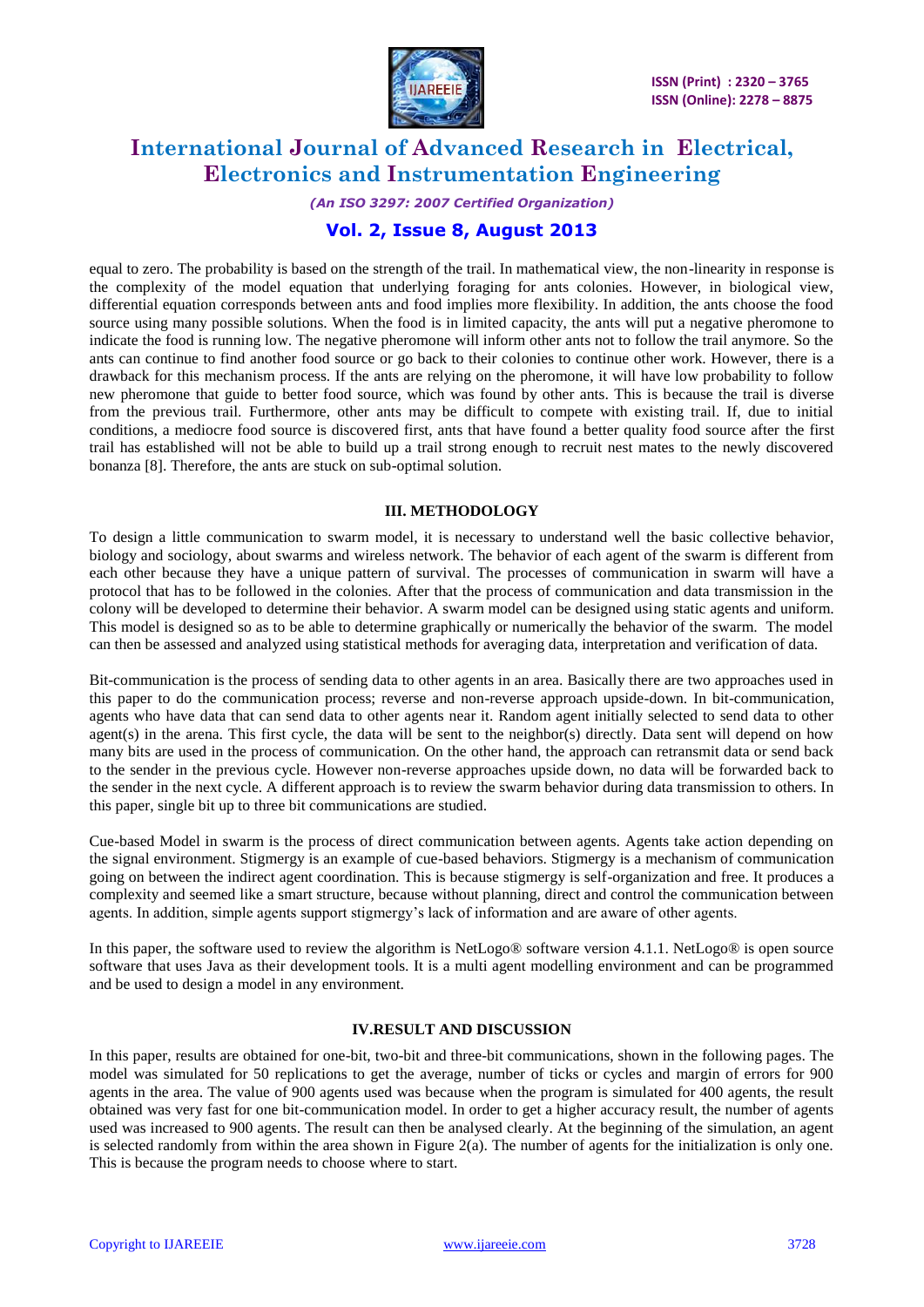

*(An ISO 3297: 2007 Certified Organization)* **Vol. 2, Issue 8, August 2013**



Fig.2 Simulation result; (a) Initial setup; (b) After several clock cycles; (c) After 7 cycles for cue-based

However for the cue-based model, during initialization process, the white agent is set to the centre of the arena. This is an example of radio or television broadcasting, in which it only has one transmitter and others are receivers. In this model, 899 agents were used as the receivers. Figure 2(b) shows the snapshot of one of the simulation run at ticks  $=$ 732. As the continuation from Figure 2(a), the data were transmitted from the initial agent to its neighbours. Firstly the agent will determine its eight neighbours. For 1-bit communication, it will randomly select one agent from it's neighbours to transmit the data. For 2-bit and 3-bit communications, the transmission become faster because of the agents with the data will retransmit to its neighbours using n-bit data. In order to make sure that all 900 agents received the data, reverse and non-reverse approaches can be used. The pattern of data distribution will be different for every replication due to the randomness in the choice of receivers and the methods of data transfer. The goal is to send the data to all agents. To indicate that agents have received the data, the recipient agents will change their colour to white. The cue-based process is an indirect communication process. As shown in Figure  $2(c)$ , a rectangular shape is used for analysis. When surrounding neighbours find that one of their neighbours is different from others, they will initiate the behaviour of other agents by changing their colour to white. The agent simple react to the environmental stimuli without using any direct communication among agents. So, there is no datum being transmitted in the whole process



Fig.3 Simulation graph; (a) 1-bit communication; (b) 2-bit communication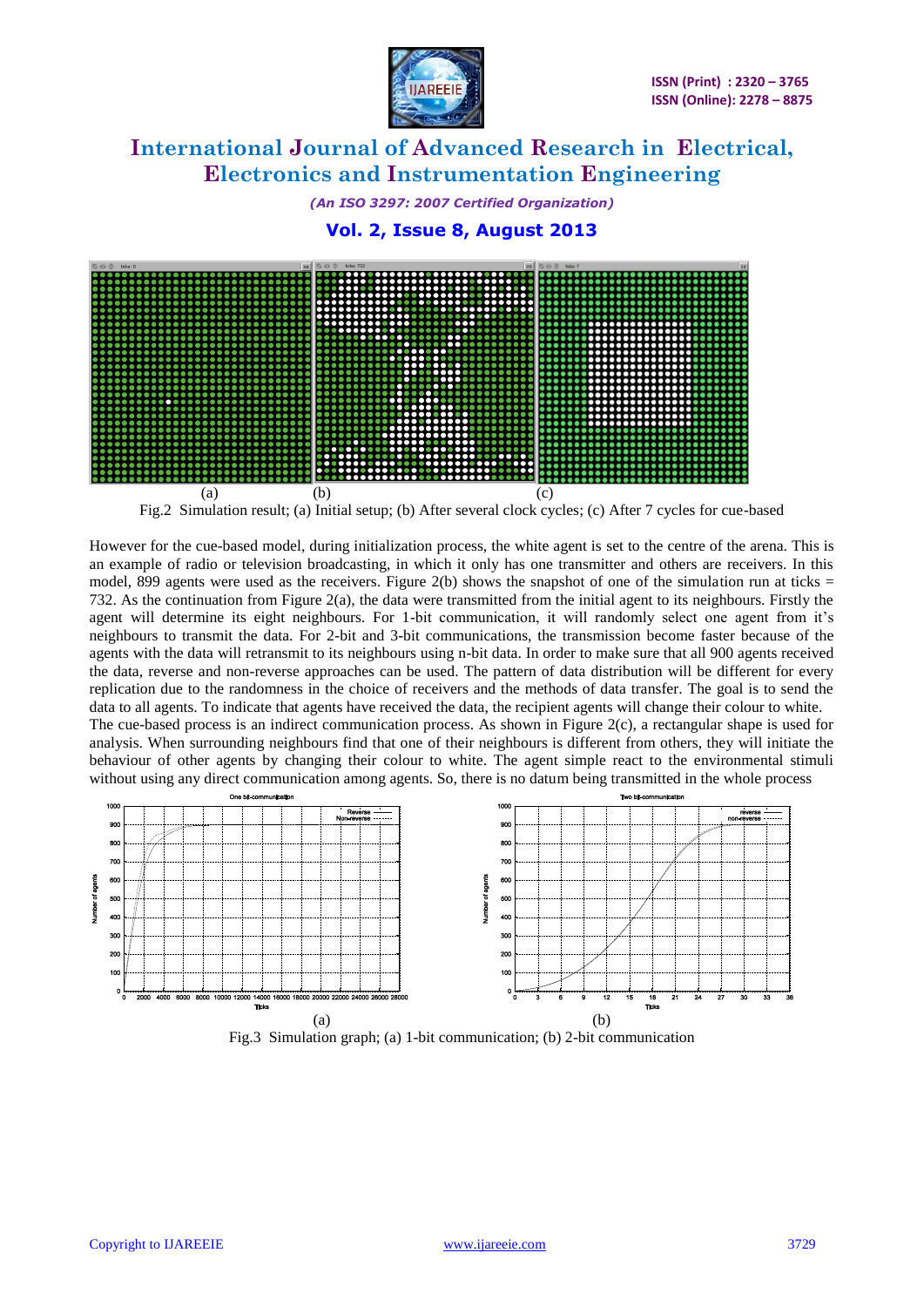

*(An ISO 3297: 2007 Certified Organization)*

## **Vol. 2, Issue 8, August 2013**



Fig.4 Simulation graph; (a) 3-bit communication; (b) Cue-based communication

Figure 3(a) compares the time taken to transfer data against the number of agents in one bit-communication for reverse and non-reverse approaches. The graph shows the results for 900 agents" is different for both approaches. As seen in the Figure 3(a), the non-reverse approach is about 1/3 times quicker compared to the reverse approach (non-reverse approach completes the process in 18000 ticks while reverse approach in 28000 ticks).

A combination graph of the time-taken against the number of agents for two bit-communication using the reverse and the non-reverse approach is shown in Figure 3(b). It shows that there is no obvious difference in the curves plotted for reverse and non-reverse. The non-reverse approach is marginally quicker than the reverse approach for two bitcommunication.

Figure 4(a) shows the combination graph for three bit-communication result for reverse and non-reverse methods. It shows that the results obtained are similar to each other. The difference is very little and is not obvious at all. Meanwhile Figure 4(b) has been plotted for cue based communication. As can be seen from Figure 4(b), all agents received the data in 14 ticks.

Figure 3(a) shows the result of a 1-bit communication for non-reverse and reverse approaches. From the result, it shows that a it takes more than 26,000 cycle to complete this task, compared with reverse cycle approach taking 16,000. As mentioned earlier, data cannot be forwarded back to the sender to non-back approach. Back processes will increase the probability to be selected to receive data on the basis of 1/7 of 1/8. As can be seen from the plot, non-reverse techniques take shorter time to complete the task as compared to the reverse approach. Non-reverse approach completed in cycles of 33; a shorter cycle than for the reverse approach. This indicates that the non-reverse approach is favourable in the dissemination of data for all agents. The plot also shows that the communication techniques for 2-bit complete faster than with the 1-bit. The graphs also shows a plot for 3-bit communication, where it takes up to 24 cycles to complete this task. The fact is, when using higher bits; the task will be completed faster. From the data, the results are gathered to converge into a linear graph. After obtaining a linear graph for higher-communication, the model can be calculated using a linear equation. This mimic the cue-based approach completed a task in just 14 cycles, as shown in Figure 4(b). In addition, the probability of an agent to change itself depending on the environment is 1.

Bit-communication in swarm agents have different results depending on the number of bits used. From the revenue earned in 1-bit communication, it takes up to 26,000 cycles to disseminate data to all agents in the arena. Graphs plotted, taken from the 50 walking simulation for each technique, shows that the 1-bit communication process was like passing a ball in a field. However the 2-bit communication seems to complete quicker. This is because the process of data sent is squared. Each agent can send data to two different agents. It shows that up to 40 cycles will be required to complete the task. The technique of 3-bit communication is faster than the other approaches because the factors that send data are to the power of 3. This means that data can be sent to the three different agents in one cycle. When the process of increased up to 4-bit communication process, it does have a little to improve performance. This shows the performance of the 3-bit communication is better than the communication 1-bit and 2-bit. However, the complexity of the design of higher bit is more because it requires the ability to send data to a number of agents in a single cycle. In terms of cost, this is proportional to the complexity of the design.Communications based on cue is a process of indirect